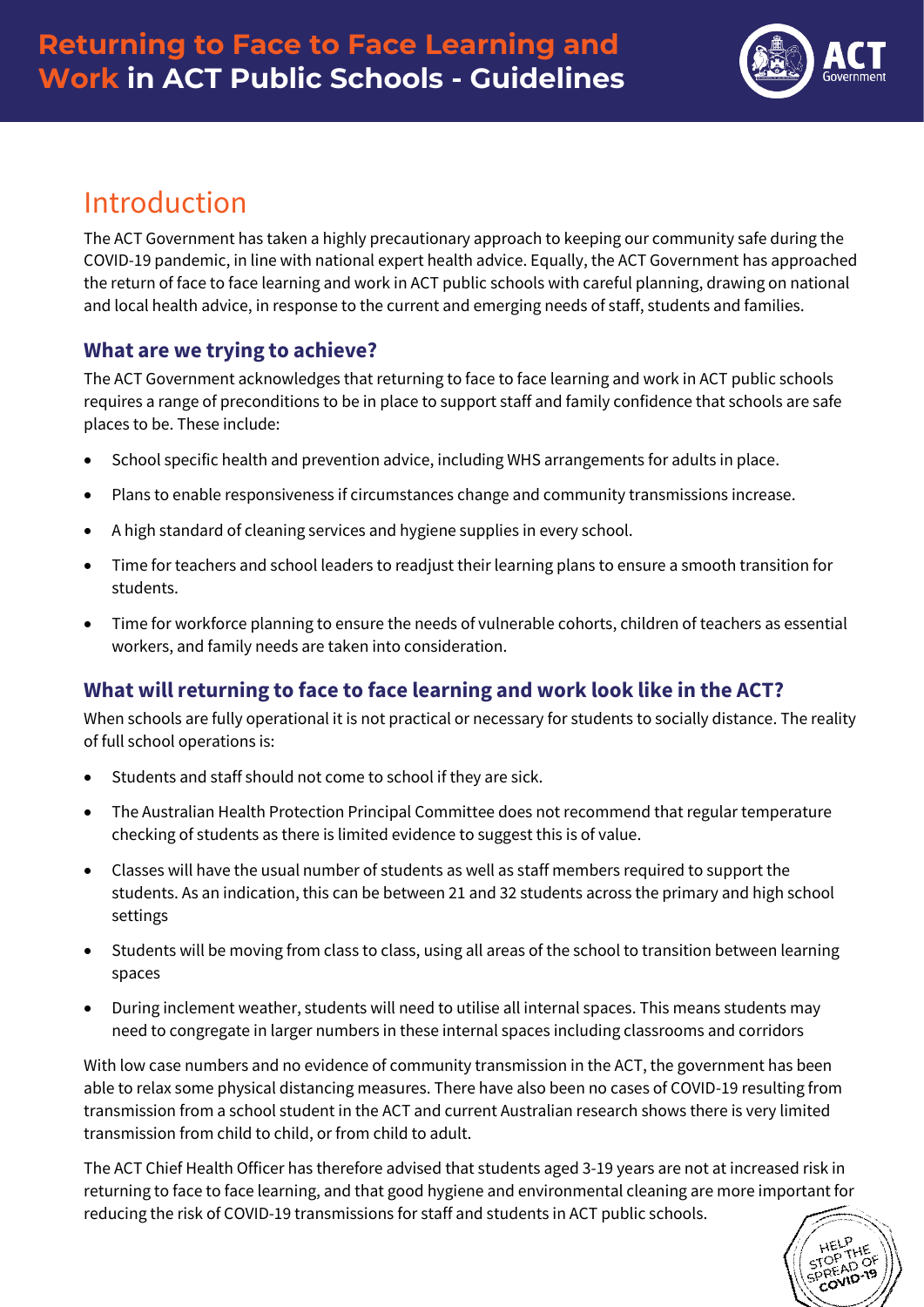

**NOT** 

The ACT Government also understands that there is the potential for an increase in cases of COVID-19 as community restrictions are eased, especially for adults. To protect staff, students and families from this potential risk, a graduated return to face to face learning and work will be required and physical distancing measures will need to continue for the adults within the school community. This will also require the ability to respond if there is community transmission. The gradual return will occur over three stages:



During stage one, all students who had registered for a safe and supervised site and all children of teachers will be able to attend their regular school. This is to ensure essential workers, including teachers, can work. Local schools will be empowered to implement the staged return in a flexible way to meet the needs of each school community. This may include a mix of remote and onsite learning options. Schools may also make alternative arrangements to support composite classes across year levels.

College students will attend a combination of on-campus and remote learning, with colleges making arrangements to support learning on-campus for students and subject matter that requires it.

Importantly, the approach to returning to face to face learning and work will also account for both staff and students who are in those population groups that are more vulnerable to severe COVID-19 who may need to stay at home even after community restrictions ease for the majority of the population. Access to remote learning resources will continue to be available to students unable to attend their school physically.

# Health and Hygiene Requirements

# **How will the safety of staff and students be managed in ACT public schools?**

ACT public schools will be required to adhere to the Australian Health Protection Principal Committee (AHPPC) advice on reducing the potential risk of COVID-19 transmission in schools<sup>1</sup>. This includes:

• **Physical distancing for adults -** The greatest risk of transmission in the school environment is between adults over 25 years of age. Staff and parents will avoid long periods of time in close contact with other adults. Adults, including parents, staff and volunteers will maintain physical distancing between themselves and other adults. This includes at school drop-off and pick up, in the classroom and in the staff room.

Adults at the school will stick to the guidelines of maintaining 1.5 metres between themselves and no more than one adult per four square metres in an indoor environment (e.g. in staff tearooms). Where

<sup>1</sup> [https://www.health.gov.au/news/australian-health-protection-principal-committee-ahppc-advice-on-reducing-the](https://www.health.gov.au/news/australian-health-protection-principal-committee-ahppc-advice-on-reducing-the-potential-risk-of-covid-19-transmission-in-schools-24-april-2020)[potential-risk-of-covid-19-transmission-in-schools-24-april-2020](https://www.health.gov.au/news/australian-health-protection-principal-committee-ahppc-advice-on-reducing-the-potential-risk-of-covid-19-transmission-in-schools-24-april-2020)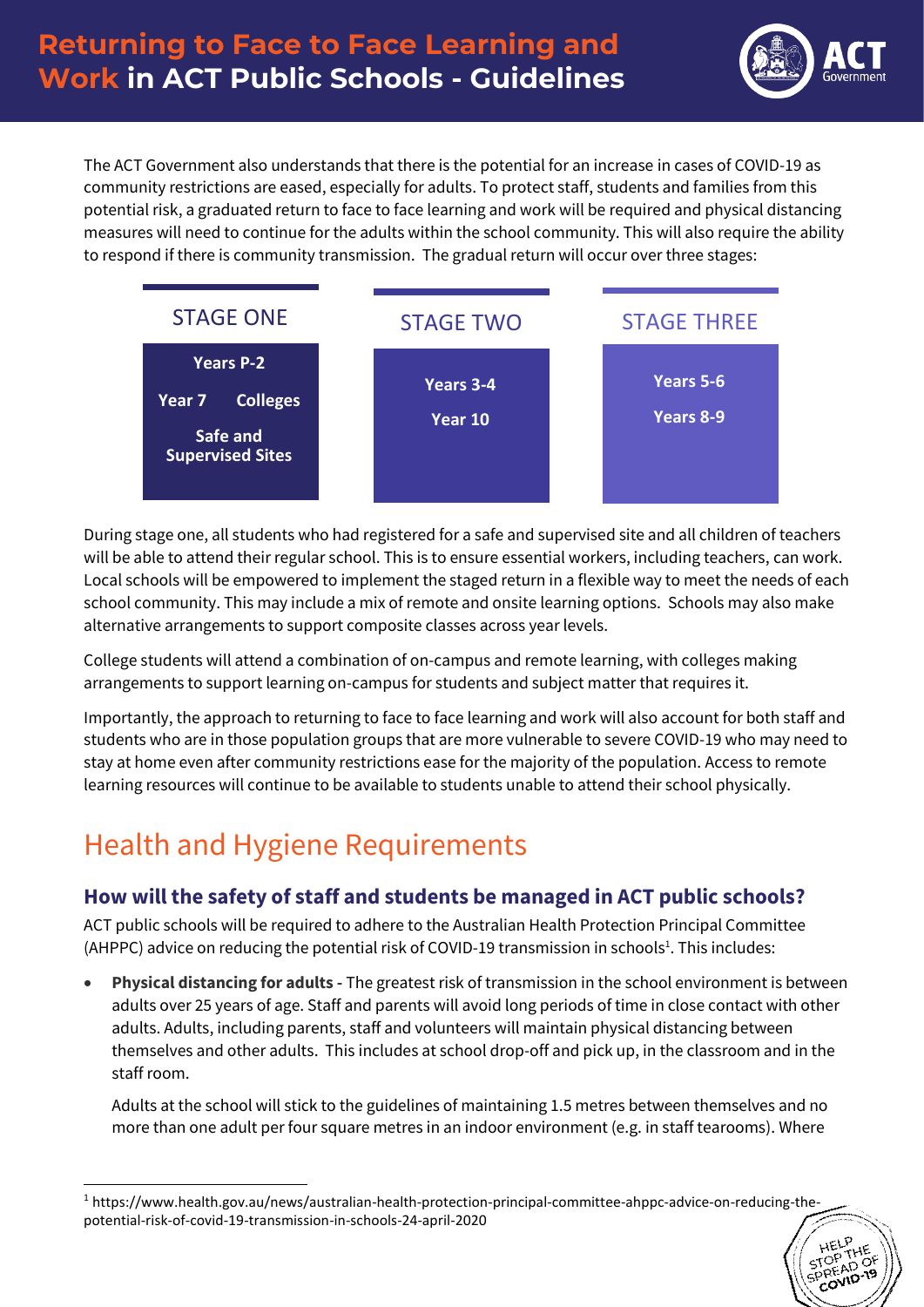

Ö

possible, parents are encouraged to drop their children off without entering the school grounds, noting that younger children and children with special needs may require some support.

Staff are encouraged to minimise the number of people in staff rooms and smaller office spaces at any one time. Staggering meal breaks may be one option schools can consider to reduce the number of staff congregating at one time.

- **Risks to vulnerable populations in schools -** Parents/carers of students with complex medical needs are encouraged to consult their medical practitioner to determine the suitability for onsite learning during the COVID-19 pandemic. Staff who are aged 70 years and over, aged 65 years and over with chronic medical conditions, are Aboriginal and Torres Strait Islander and over the age of 50 with chronic medical conditions, have compromised immune systems, or who are a full time carer of a person in one of the above categories, will be supported to work from home where possible.
- **Hygiene -** Good hygiene practices are important to preventing the spread of COVID-19. In ACT public schools all students and staff will be reminded to wash their hands with soap and water or use an alcohol-based hand-sanitiser on arrival and regularly throughout the day, cough into their elbows or a tissue, place used tissues straight into the bin, avoid touching eyes, noses or mouths, not share food or drink, not use water fountains or bubblers directly, and ensure strict hygiene in the preparation of food.
- **Environmental cleaning** In each ACT public school, a school cleaning plan will be developed that will ensure regular cleaning of high touch surfaces (such as handrails and desks), frequently used objects (such as staff desk top computers), play equipment, and bathrooms, consistent with the AHPPC Statement<sup>2</sup>. School play equipment that is used by the broader community will also be considered as part of the school cleaning plan.
- **Prevention of COVID-19 in schools-** If a staff member or student is unwell for any reason, they must not attend an ACT public school. If they attend while unwell, they will be sent home. This is an important community response that all parents, students and staff need to take seriously in order to prevent COVID-19. AHPPC do not recommend regular temperature checking of students as there is limited evidence to suggest this is of value.
- **Management of suspected and confirmed cases** Staff, children or young people at school experiencing symptoms compatible with COVID-19 (e.g. fever, cough, sore throat, shortness of breath) will be isolated in an appropriate space with suitable supervision and collected by a parent/carer as soon as possible. If the child can't remain isolated the staff member looking after the student will wear a mask (available in school first aid kits) and carry out frequent hand hygiene.

In the event that a staff member, student or family member is diagnosed with COVID-19, ACT Health will provide assistance to the school on further management. Where this will result in full or partial school closure while site cleaning and contact tracing is undertaken. A procedure has been developed and implemented to manage this situation.

• **Providing routine and emergency first-aid care -** Standard precautions need to be take, as per normal procedures, for staff or volunteers who are providing routine care or first-aid assistance to students where they need to come into physical contact with a student (for example: nappy changing, assisting with toileting or feeding, attending to a cut or disposing of student's tissues).

<sup>2</sup> [https://www.health.gov.au/resources/publications/coronavirus-covid-19-information-about-routine-environmental](https://www.health.gov.au/resources/publications/coronavirus-covid-19-information-about-routine-environmental-cleaning-and-disinfection-in-the-community)[cleaning-and-disinfection-in-the-community](https://www.health.gov.au/resources/publications/coronavirus-covid-19-information-about-routine-environmental-cleaning-and-disinfection-in-the-community)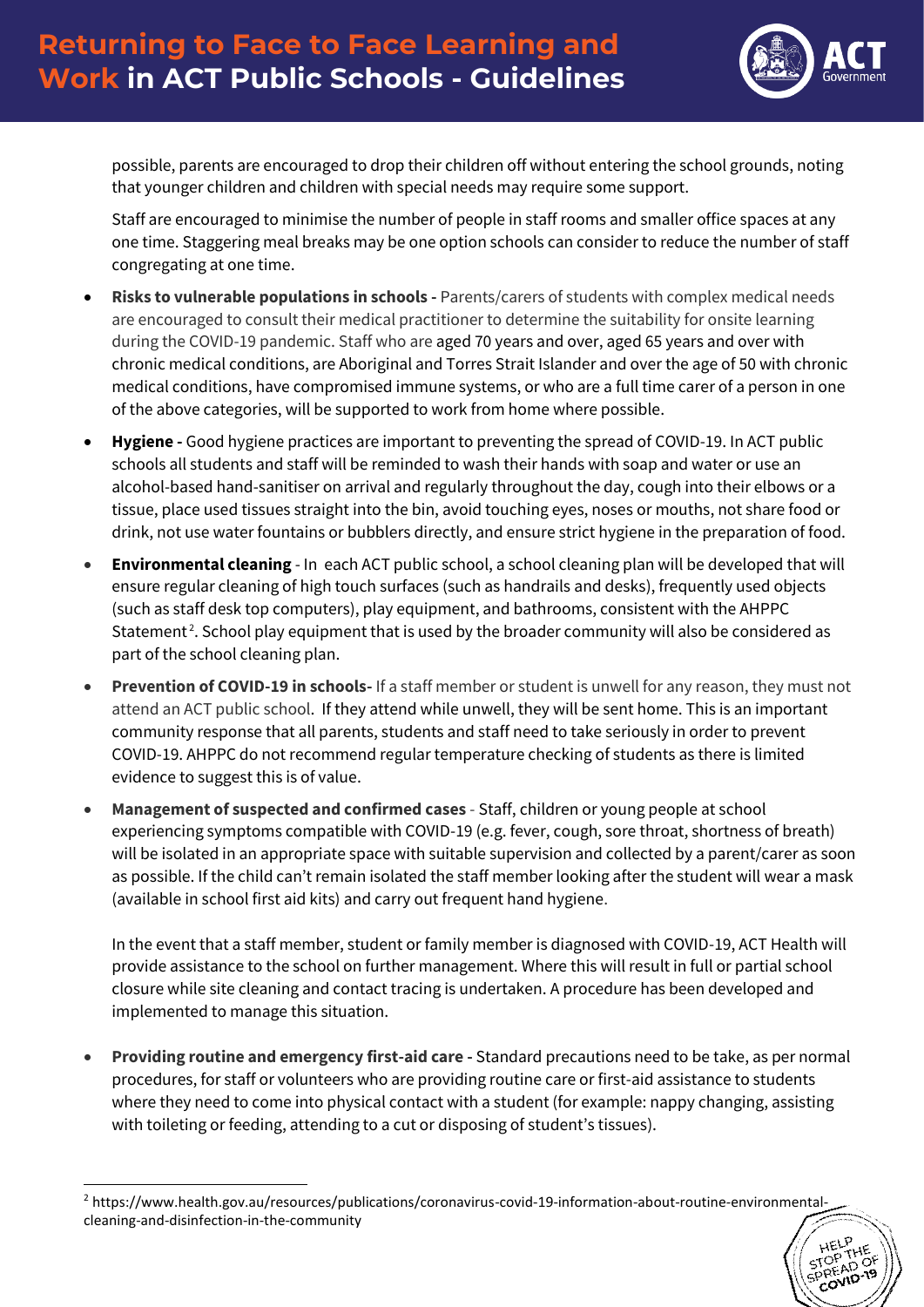# **Returning to Face to Face Learning and Work in ACT Public Schools - Guidelines**



Standard precautions include the following hand hygiene practices, washing your hands or using handsanitiser in the following instances: before physical contact, before a procedure or provision of care, after physical contact, after a body fluid exposure risk (for example after touching a student's tissue or providing first aid) and after contact with the student's surroundings (e.g. if a staff member has touched a student's chair/desk or other personal items or aids). For some personal care, additional PPE may be required, based on standard practice. For example, if staff or volunteers might come in contact with body fluids it is recommended that they wear an apron and gloves.

#### **Will schools be required to move furniture around or reduce the number of students in each class to ensure social distancing between students?**

No. There is no strict requirement to maintain physical distancing between students in ACT public schools.

The AHPPC has advised that physical distancing does not need to be strictly adhered to in classrooms or corridors. However, where practical, schools may still help minimise the already low risk of transmission by implementing some physical distancing measures between students and teachers outlined in the AHPPC Statement<sup>2</sup>, in addition to maintaining high levels of hygiene and conducting frequent cleaning.

With low case numbers and no evidence of community transmission in the ACT, the government has been able to relax some physical distancing measures. There have also been no cases of COVID-19 resulting from transmission from a school student in the ACT and current Australian research shows there is very limited transmission from child to child, or from child to adult.

#### **What practical physical distancing measures may be implemented?**

The AHPPC has suggested some practical ways that social distancing can be implemented in the school environment. Examples include spacing out queues of children coming into classrooms or at other times, holding some lessons outdoors, staggering some play times and encouraging non-contact greetings.

#### **Can school assemblies, events, excursions and physical education programs resume?**

To reduce the risk of COVID-19 transmission between adults, ACT public schools will limit assemblies, events, excursions and physical education programs that would bring large groups of staff and parents together for long periods of time. This may involve separating these activities into single grades or classes depending on the size of the school.

Consistent with AHPPC advice, pool excursions will not be possible at this time and school pools will remain closed to support physical distancing. This advice will be reviewed and updated when safe to do so.

#### **How will schools support younger children to maintain good hygiene practices?**

Age appropriate hygiene practices will be encouraged for all ACT public school students. For younger children this will include intentionally teaching handwashing techniques and personal hygiene strategies, supervision of handwashing where possible to support children to do this effectively, and ensuring students wash hands when entering the school, at regular intervals throughout the day and prior to and after eating.

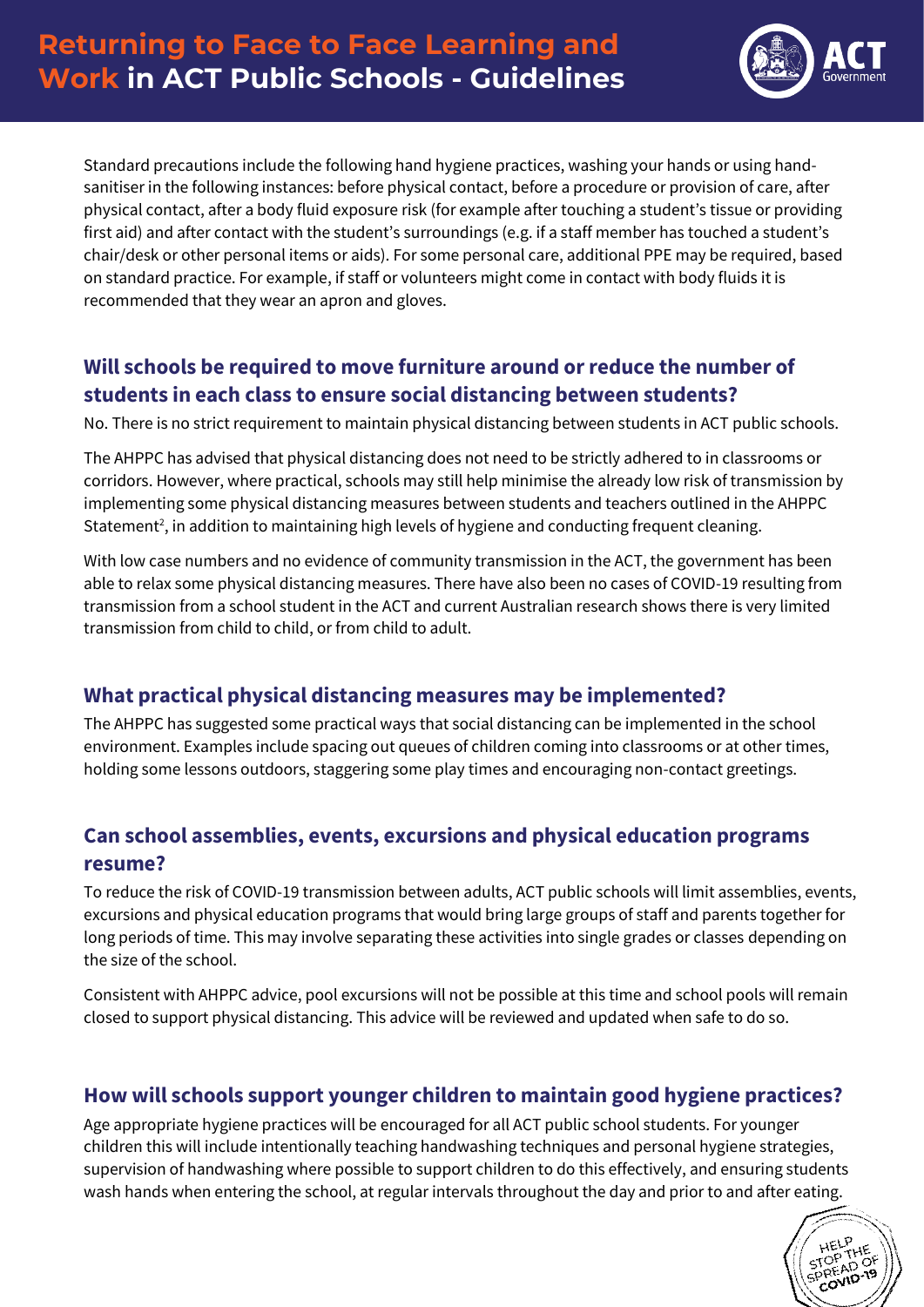

#### **How will schools support students with disabilities who may be have personal care needs in school?**

Staff must always wash hands with soap and water or use a hand sanitiser before and after performing routine care and other close interactions with students in the classroom environment and ensure environmental cleaning where relevant. Schools will make hand sanitiser available at school entrances and in classrooms where personal care needs are provided.

Non-medical face coverings will not be used as a mitigation strategy against transmission of COVID-19 or other similar communicable diseases, as the use of these masks has the potential to create more harm than good.

Additional Personal Protective Equipment (PPE), for example medical face masks, is not required to provide regular care for children or young people who are well, unless such precautions are usually adopted in the routine care of an individual child or young person. Good hygiene practices and environmental cleaning are more important for reducing risk.

#### **Will schools have adequate supplies to support hygiene requirements?**

The Education Directorate has sourced a supply of hand sanitiser and soap for every school. This will include hand sanitiser at visible entries and access points in every school. Additional supplies will continue to be sourced through normal supply chains and schools can contact [EDUStrategicProcurement@act.gov.au.](mailto:EDUStrategicProcurement@act.gov.au) if they are experiencing any difficulties accessing sufficient supplies.

#### **How will adequate school cleaning practices be ensured?**

The ACT Government employs a dedicated school cleaning workforce to clean every school. All ACT public schools will have an updated school cleaning plan prior to the resumption of face to face learning with dedicated cleaners employed to maintain regular cleaning services throughout each school day.

An additional 70 school cleaners will be employed under the Jobs for Canberrans program to deliver this important service for our schools and community. New school cleaners will be thoroughly inducted into their relevant school and will commence in line with the planned return of students to face to face learning.

# **Will all ACT public school staff be tested for COVID-19 prior to the return to face to face teaching?**

No. All Canberrans, including school-based staff and students are required to self-isolate and be tested for COVID-19 if they experience any symptoms compatible with COVID-19 and must not attend school. The ACT Government has also been undertaking broad community testing and is well placed to identify cases as early as possible.